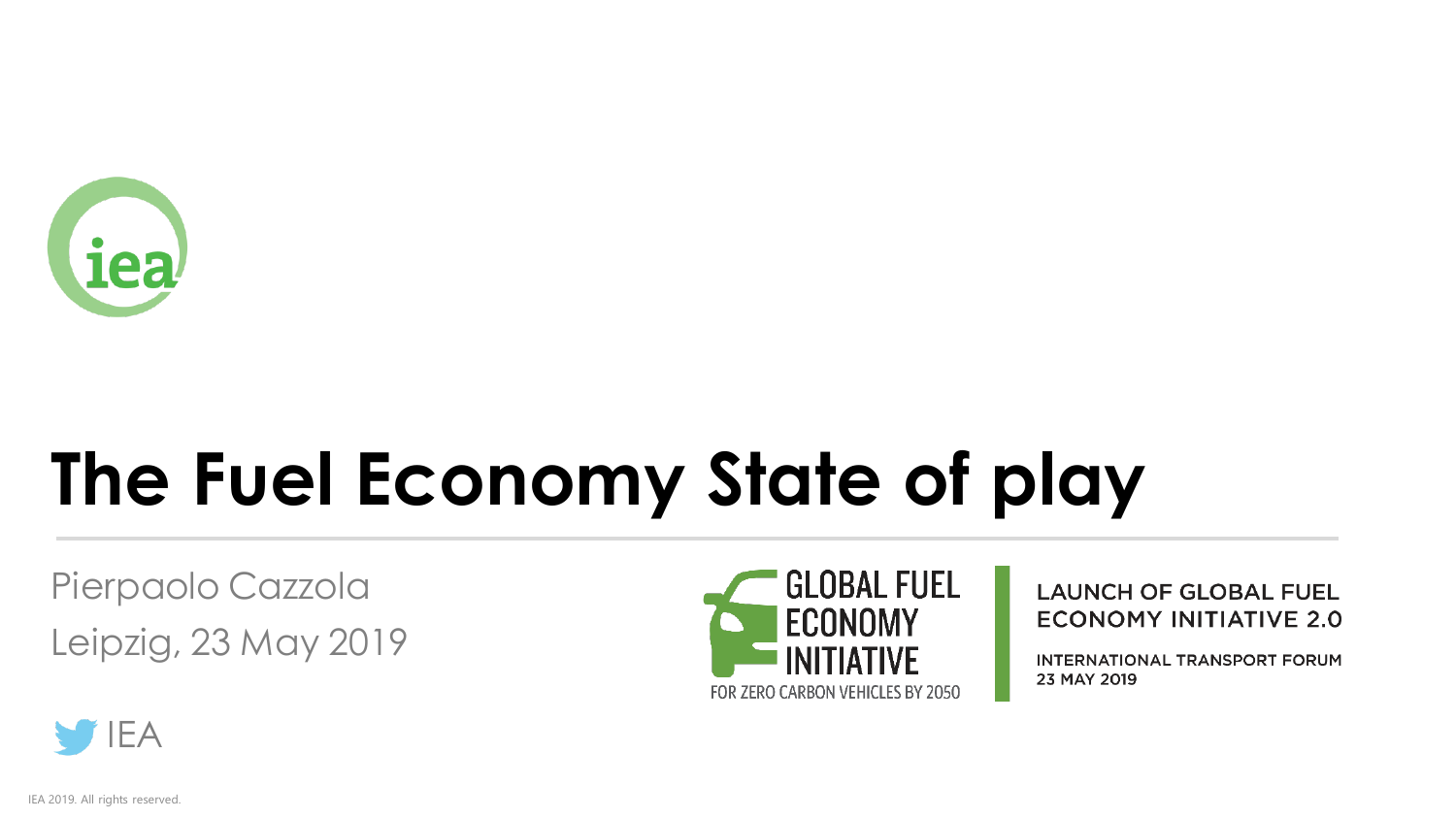### **Fuel economy in major car markets – GFEI working paper 19**

- Analysis of the global light-duty vehicle (LDV) market to track progress towards the 2030/2050 GFEI targets
- Main trends 2005-17, 2015-17 and 2017
- Country-by-country comparison and 2005-17 trends for key technical parameters
- Segment, powertrain, power, displacement, weight, footprint and price
- Special foci on
	- the role of electrification
	- compliance & enforcement (ICCT)





**LAUNCH OF GLOBAL FUEL** ECONOMY INITIATIVE 2.0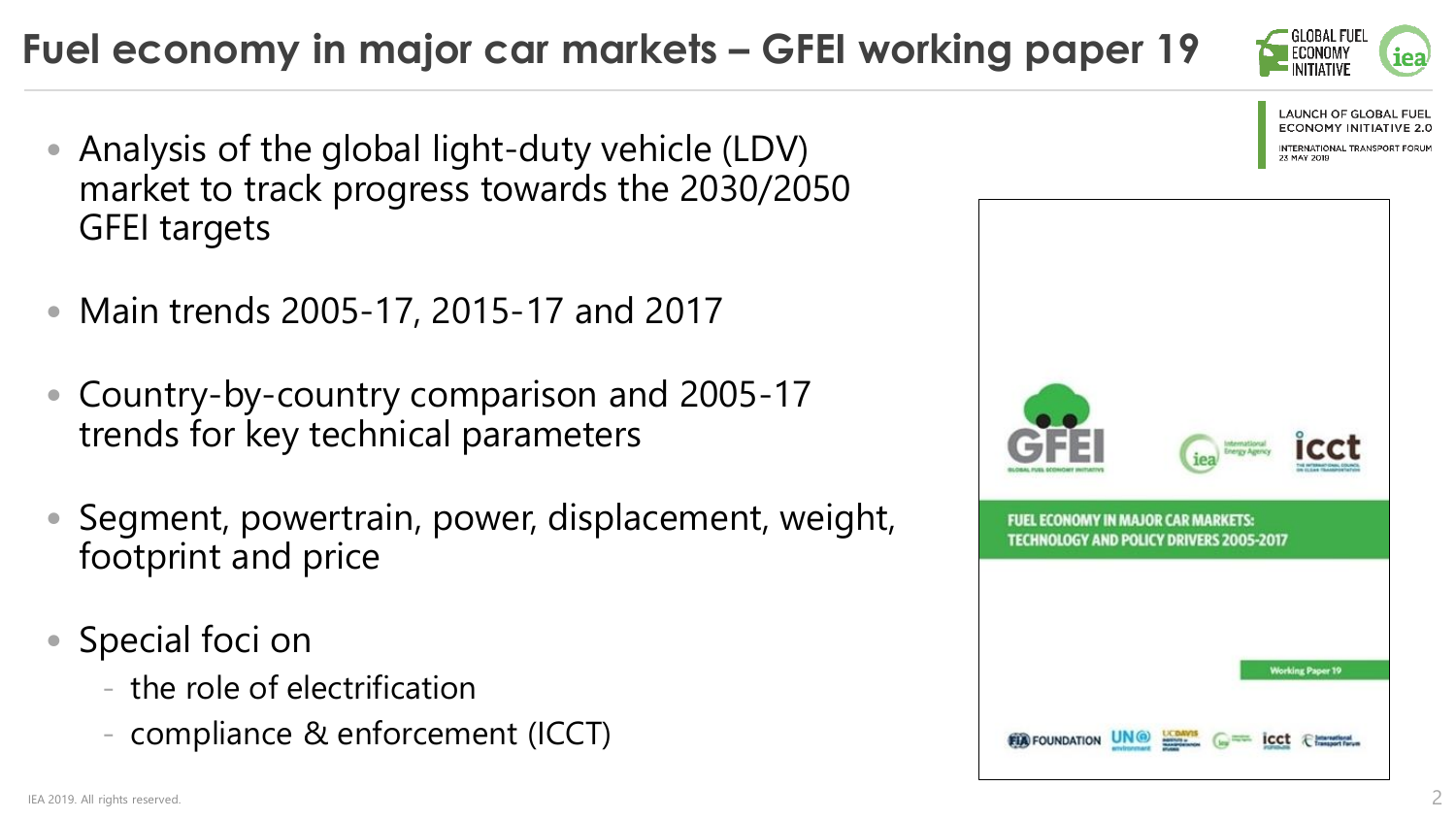# **Setting the scene for diverse car markets**

Fuel consumption relative to GDP and gasoline price (2016) for selected countries, 2017



**Countries can be grouped based on their average fuel consumption, income level and fuel price Fuel economy is better in country groups subject to higher-than-average fuel prices**

IEA 2019. All rights reserved.  $\sim$ 



LOBAL FUEI

**LAUNCH OF GLOBAL FUEI ECONOMY INITIATIVE 2.0** NTERNATIONAL TRANSPORT

ITIATIVE

**23 MAY 2019** 

iea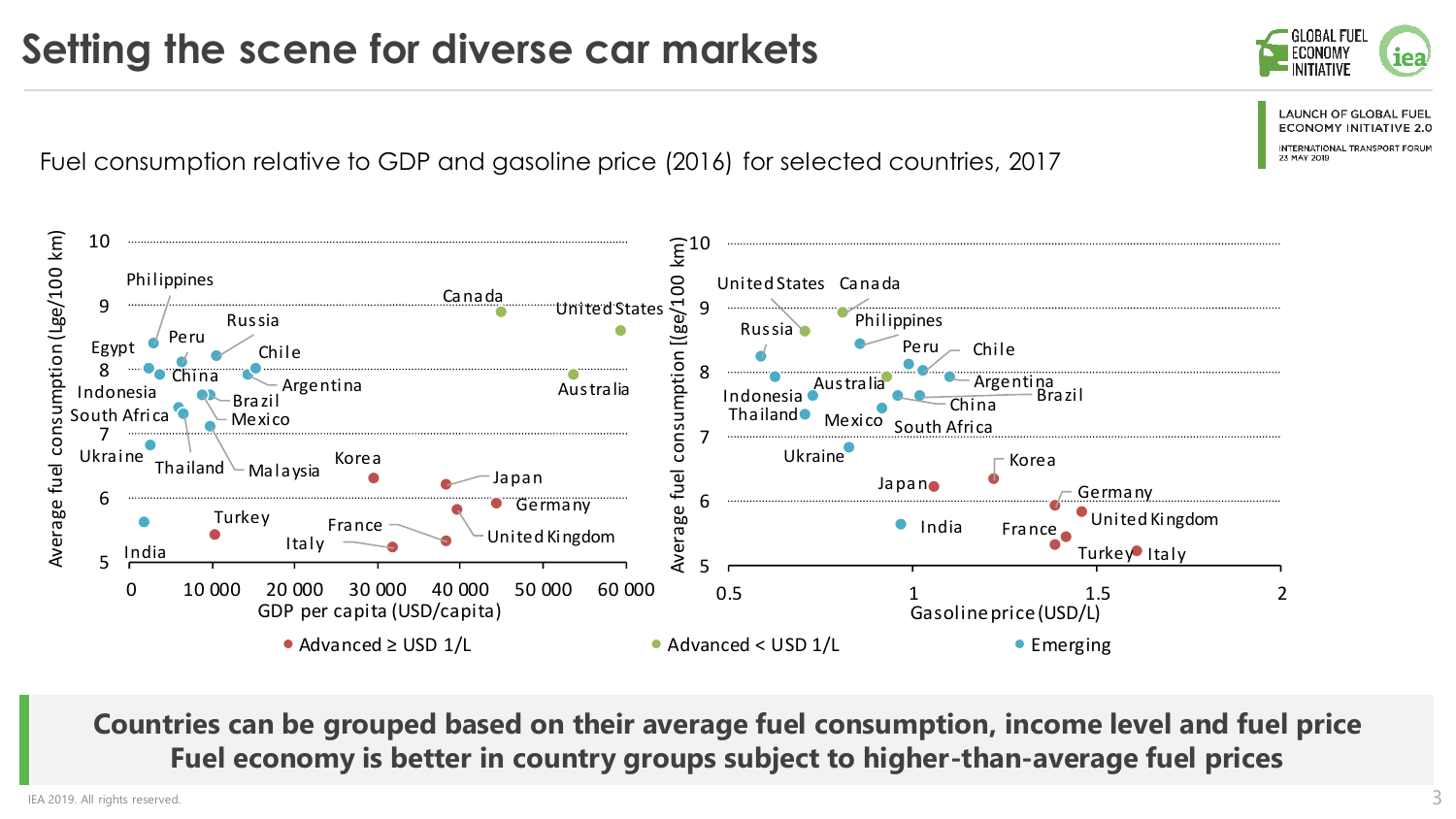## **Tracking progress**



### Fuel economy improvements by category, 2005-17 and GFEI 2030 target

|                                               |                                                  |                | 2005    | 2010    |         | 2015               |         | 2017    | 2030 |  |
|-----------------------------------------------|--------------------------------------------------|----------------|---------|---------|---------|--------------------|---------|---------|------|--|
| Advanced<br>(Gasoline price $\geq$<br>USD 1/L | average fuel economy (Lge/100km)                 |                | 7.4     | 6.5     |         |                    | 5.8     |         |      |  |
|                                               | annual improvement rate (% per year)             |                | $-2.4%$ |         |         | $-2.5%$            |         | $-0.1%$ |      |  |
|                                               |                                                  |                | $-2.0%$ |         |         |                    |         |         |      |  |
| Advanced<br>(Gasoline price <<br>USD 1/L      | average fuel economy (Lge/100km)                 |                | 11.0    | 9.5     |         |                    | 8.6     | 8.6     |      |  |
|                                               | annual improvement rate (% per year)             |                |         | $-2.9%$ |         | $-1.9%$            |         | $-0.4%$ |      |  |
|                                               |                                                  |                | $-2.0%$ |         |         |                    |         |         | 4.4  |  |
| Emerging                                      | average fuel economy (Lge/100km)                 |                | 8.6     | 8.5     |         |                    | 7.8     | 7.5     |      |  |
|                                               | annual improvement rate (% per year)             |                |         | $-0.2%$ |         | $-2.3%$<br>$-1.6%$ |         |         |      |  |
|                                               |                                                  |                | $-1.2%$ |         |         |                    |         |         |      |  |
| Global average                                | average fuel economy (Lge/100km)                 |                | 8.8     | 8.0     |         |                    | 7.4     | 7.2     |      |  |
|                                               | annual improvement rate (% per year)             |                | $-2.0%$ |         | $-1.5%$ |                    | $-1.4%$ |         |      |  |
|                                               |                                                  |                | $-1.7%$ |         |         |                    |         |         |      |  |
| <b>GFEI target</b>                            | Required annual improvement rate<br>(% per year) | 2005 base year | $-2.8%$ |         |         |                    |         |         |      |  |
|                                               |                                                  | 2017 base year |         |         |         |                    |         | $-3.7%$ |      |  |

**Annual fuel efficiency gains are slowing in advanced economies and accelerating in emerging economies. Both rates are below those needed to achieve the GFEI 2030 target.**

**LAUNCH OF GLOBAL FUEL ECONOMY INITIATIVE 2.0** 

INTERNATIONAL TRANSPORT FORUM 23 MAY 2019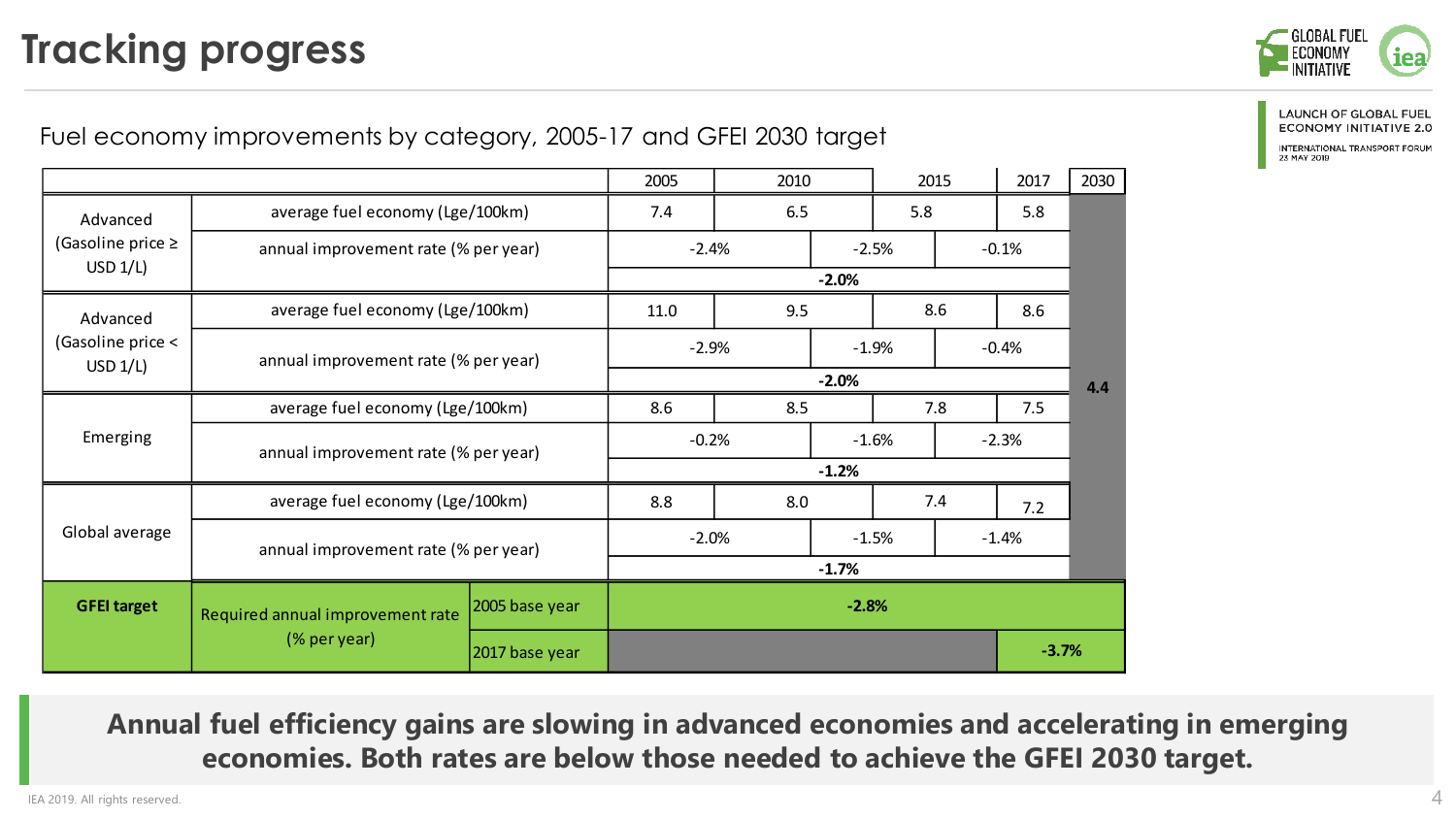## **Key driver 1: structural vehicle market shifts**

LDV sales and average fuel consumption in advanced and emerging economies, 2005-17



**Emerging economies gained relevance in comparison with the 2005 benchmark because of the dynamics of the vehicle sales growth**

IEA 2019. All rights reserved.  $5$ 

**GLOBAL FUEL** ECONOMY iea NITIATIVE

> **LAUNCH OF GLOBAL FUEL ECONOMY INITIATIVE 2.0 INTERNATIONAL TRANSPORT FORUM**

**23 MAY 2019**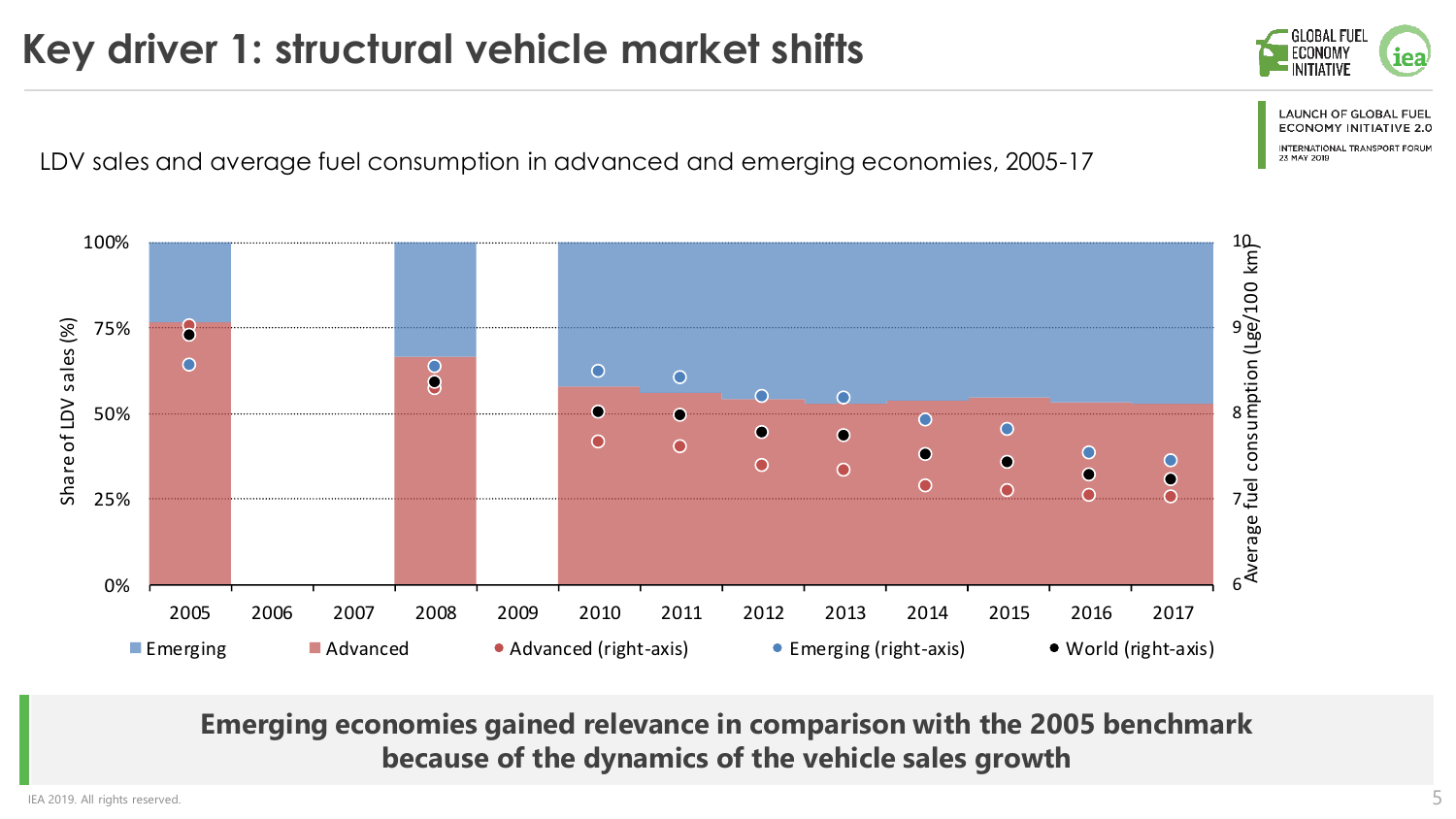### **Key driver 2: Growing appetite for larger vehicles**



**AUNCH OF GLOBAL FCONOMY INITI.** 

NTERNATIONAL TRANSPORT **23 MAY 2019** 

Global average market share per vehicle size segment and fuel consumption, 2014-17



**Average fuel economy in each vehicle size category improved, but the overall average fell due to increasing market shares of larger and less fuel-efficient vehicles**

IEA 2019. All rights reserved.  $6$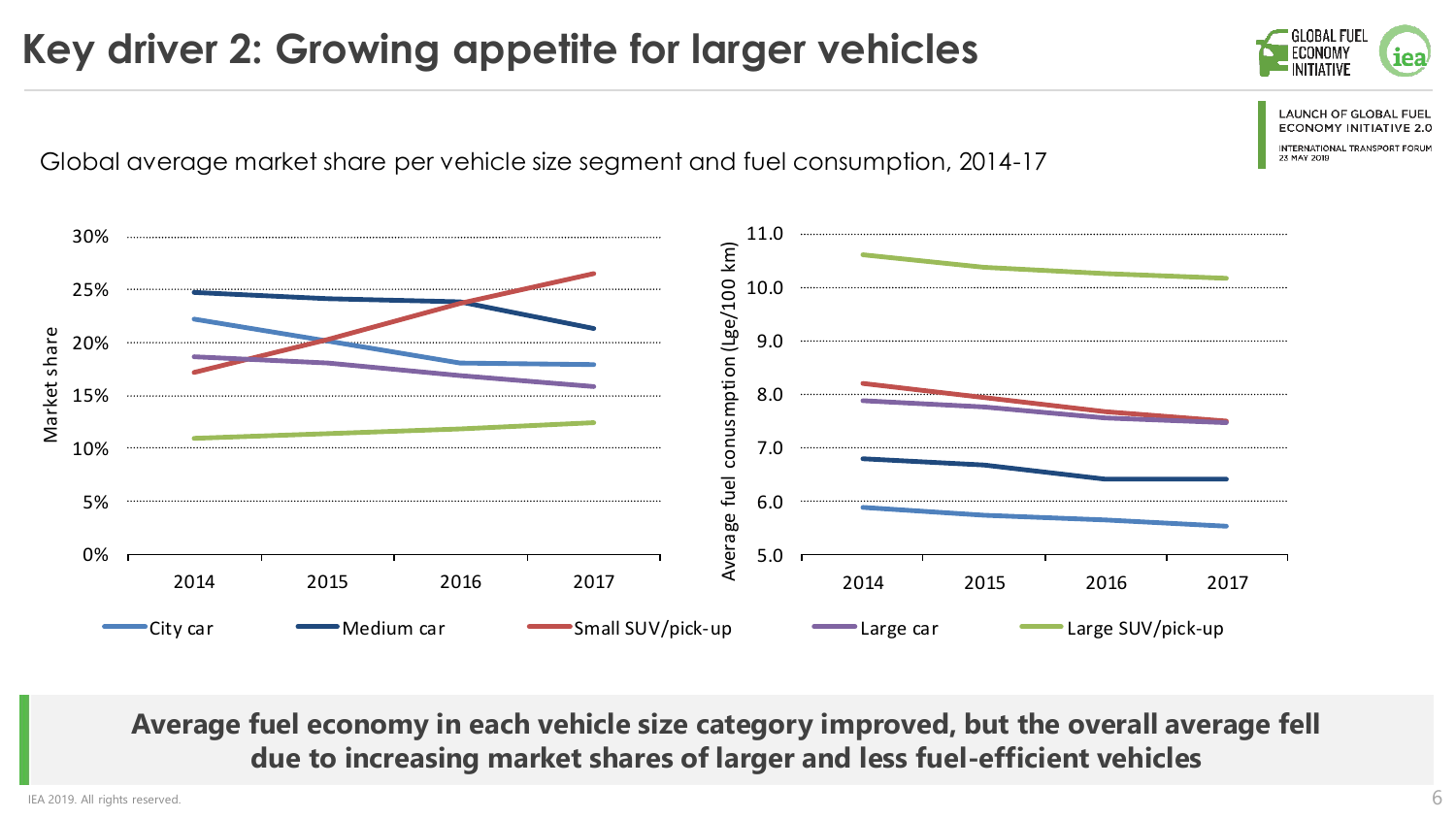#### **GLOBAL FUEL Key driver 3: Diesel losing market share in various key markets**

Diesel market share and average fuel consumption trends in selected countries, 2014-17



**In countries with relevant shares of diesels, falling shares of diesel powertrains due also contributed to an increase of the average fuel consumption**

iea

LAUNCH OF GLOBAI

**FCONOMY INITIAT** 

NTERNATIONAL TRANSPORT **23 MAY 2019**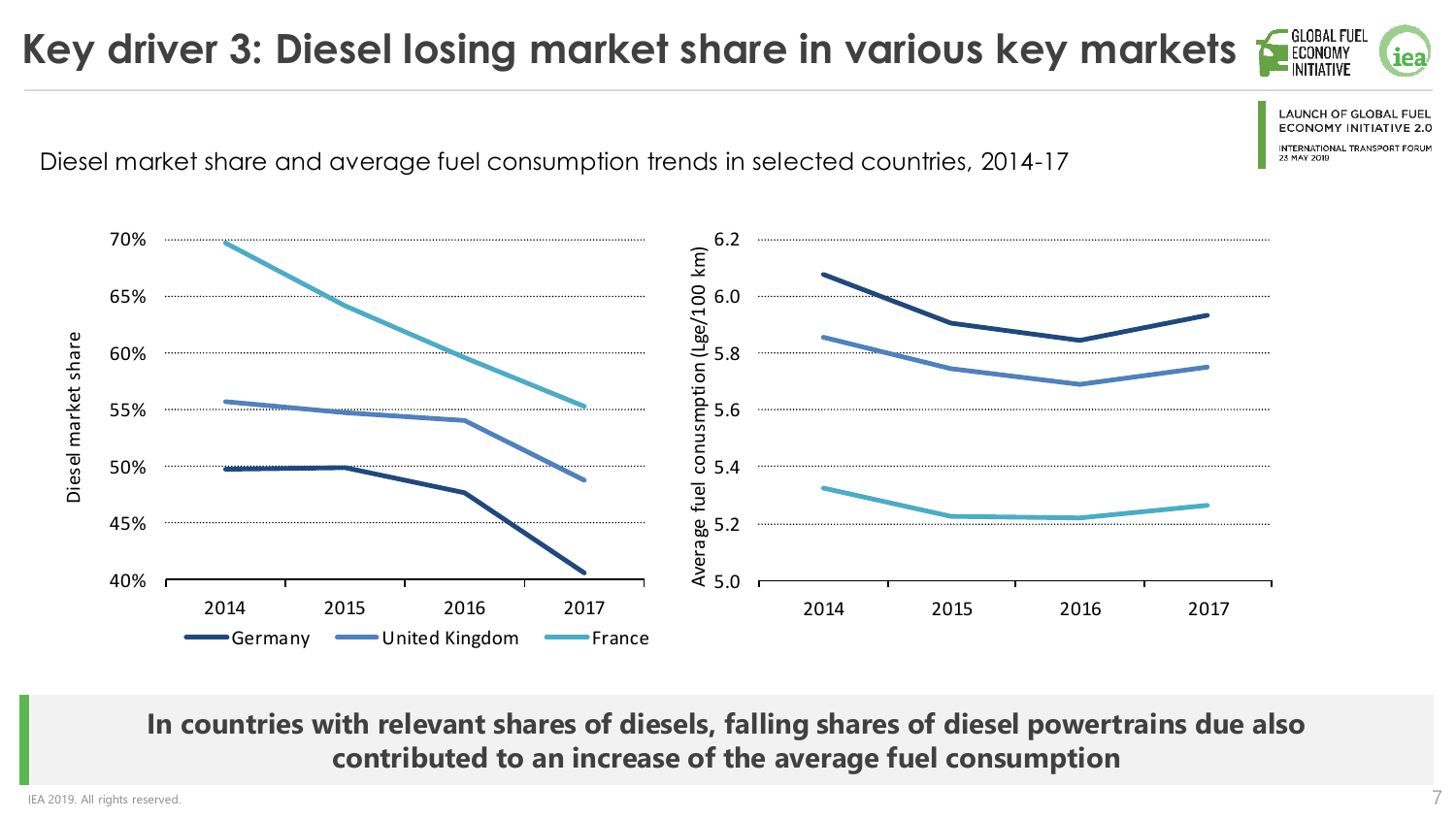### **Contribution of electrified vehicles to improved fuel economy**

 $\frac{1}{2}$ <br>  $\frac{1}{2}$ <br>  $\frac{1}{2}$ <br>  $\frac{1}{2}$ <br>  $\frac{1}{2}$ <br>  $\frac{1}{2}$ <br>  $\frac{1}{2}$ <br>  $\frac{1}{2}$ <br>  $\frac{1}{2}$ <br>  $\frac{1}{2}$ <br>  $\frac{1}{2}$ <br>  $\frac{1}{2}$ <br>  $\frac{1}{2}$ <br>  $\frac{1}{2}$ <br>  $\frac{1}{2}$ <br>  $\frac{1}{2}$ <br>  $\frac{1}{2}$ <br>  $\frac{1}{2}$ <br>  $\frac{1}{2}$ <br>  $\frac{1}{2}$ <br> 0.25 5 % 0.2 4 % 0.15 3 % 0.1 2 % 0.05 1 % 0 % United States Germany Australia trailand ukraine pletico donesia Critra

> **Electrified vehicles will be increasingly important for fuel economy improvements The largest contributions so far were in Japan, the United States and China**

Electrified vehicles contribution to average fuel consumption savings, 2017





LAUNCH OF GLOBAL **FCONOMY INITIATI** NTERNATIONAL TRANSPORT FORU

**23 MAY 2019** 

LOBAL FUEI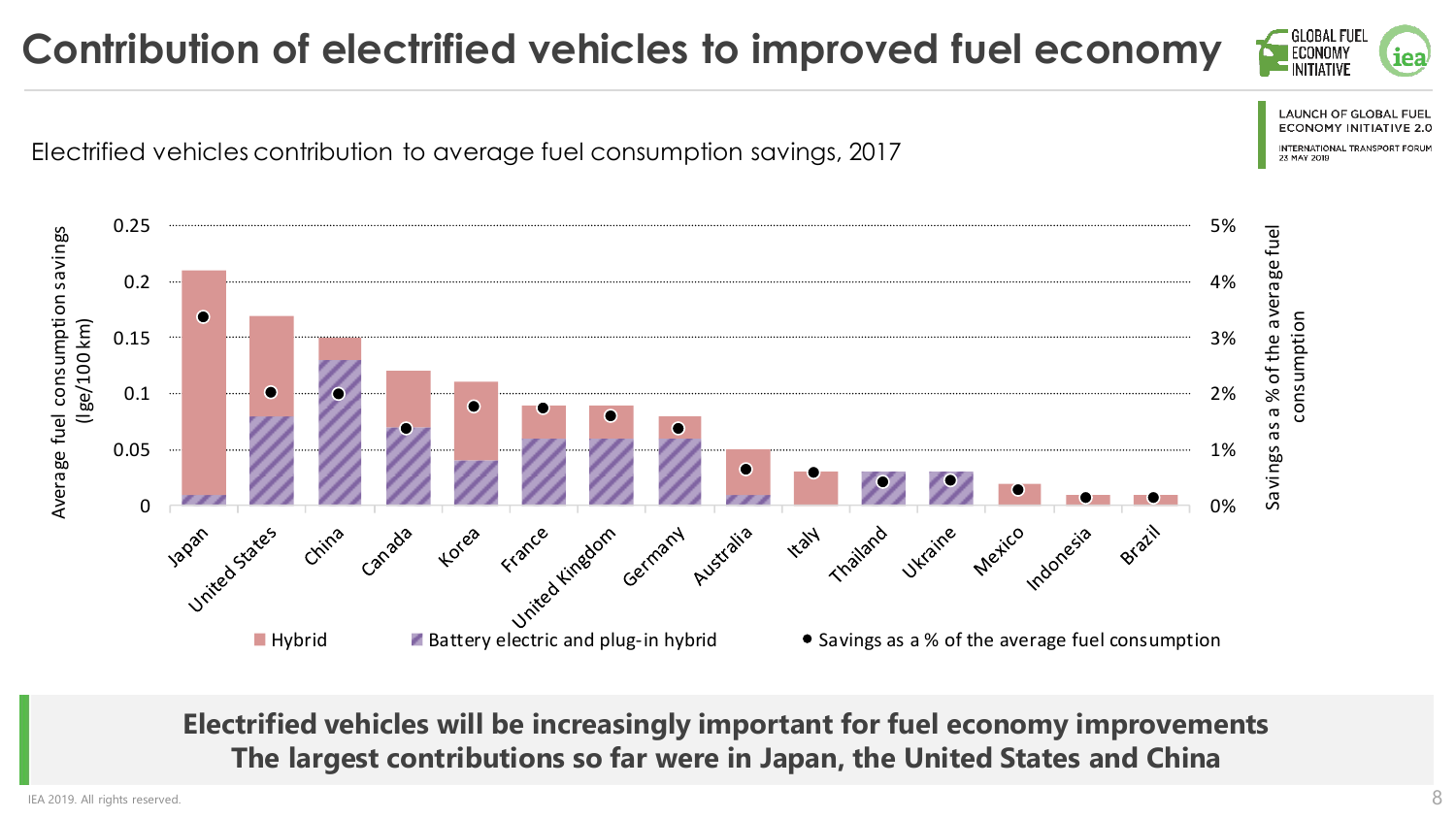### **Policies helped, but not enough to align with GFEI target**



| 3% |                                                                                  |
|----|----------------------------------------------------------------------------------|
| 2% |                                                                                  |
| 1% |                                                                                  |
| 0% | No regulation and/or purchase incentives<br>Regulated and/or purchase incentives |
|    | Share of electrified powertrains<br>GFEI target (baseline = 2012)                |

**Annual fuel economy improvement rates are higher in countries with regulations and/or incentives, yet no country group is on track to meet the GFEI 2030 target**

IEA 2019. All rights reserved. 9

**GLOBAL FUEL** 

23 MAY 2019

**LAUNCH OF GLOBAL FUEL ECONOMY INITIATIVE 2.0** INTERNATIONAL TRANSPORT FORUM

(iea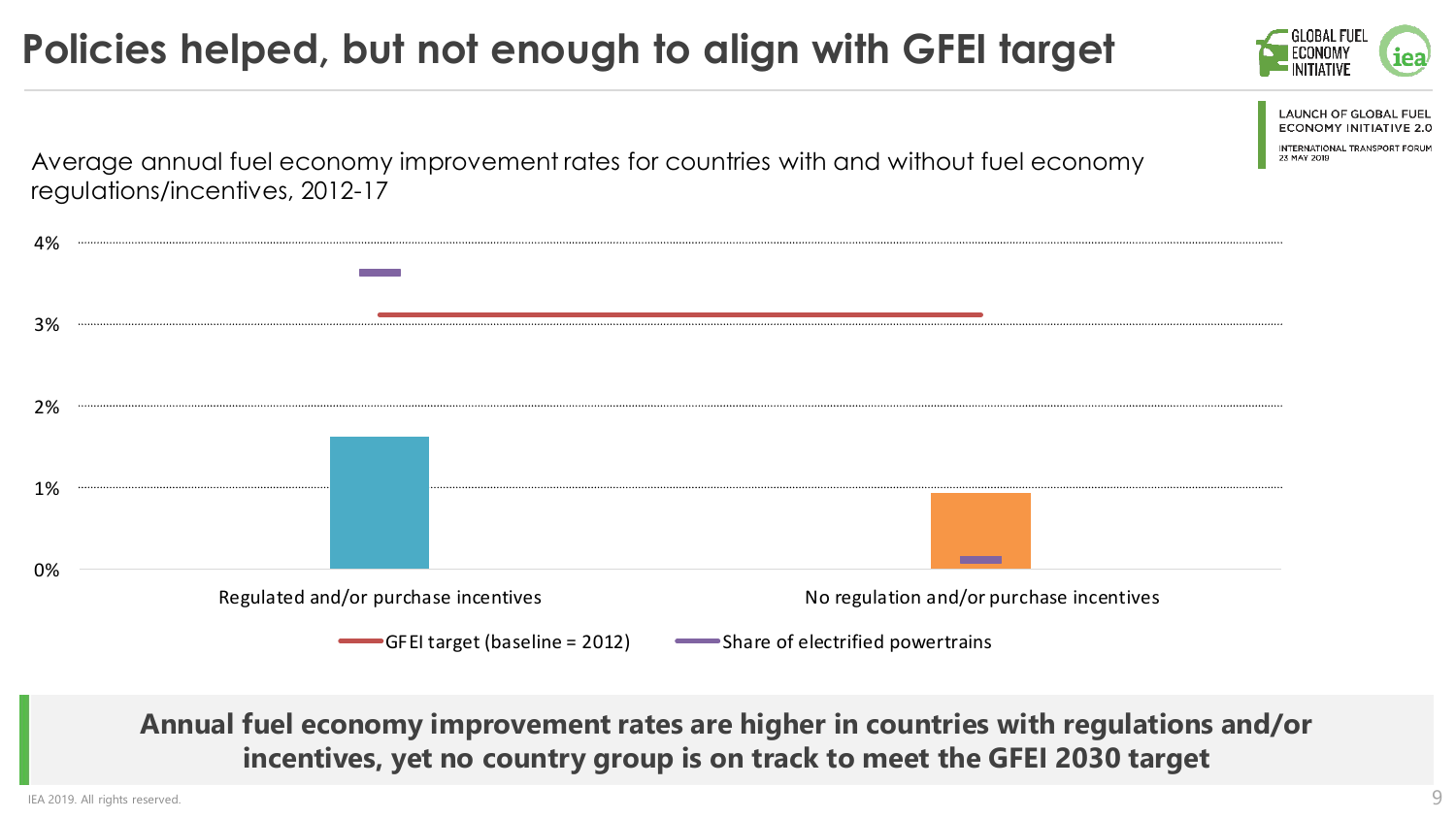### OBAL FUE. **Future policies: need for improvements and extension to 2030** iea **LAUNCH OF GLOBAL FUEL ECONOMY INITIATI** Fuel economy improvements of existing or draft standards relative to the GFEI 2030 target NTERNATIONAL TRANSPORT FORU 23 MAY 2019 14% 12% 10%



**The ambition of annual improvement in fuel economy regulations of major markets gives encouraging signs to achieving the GFEI 2030, but few of the regulatory frameworks reach out to 2030**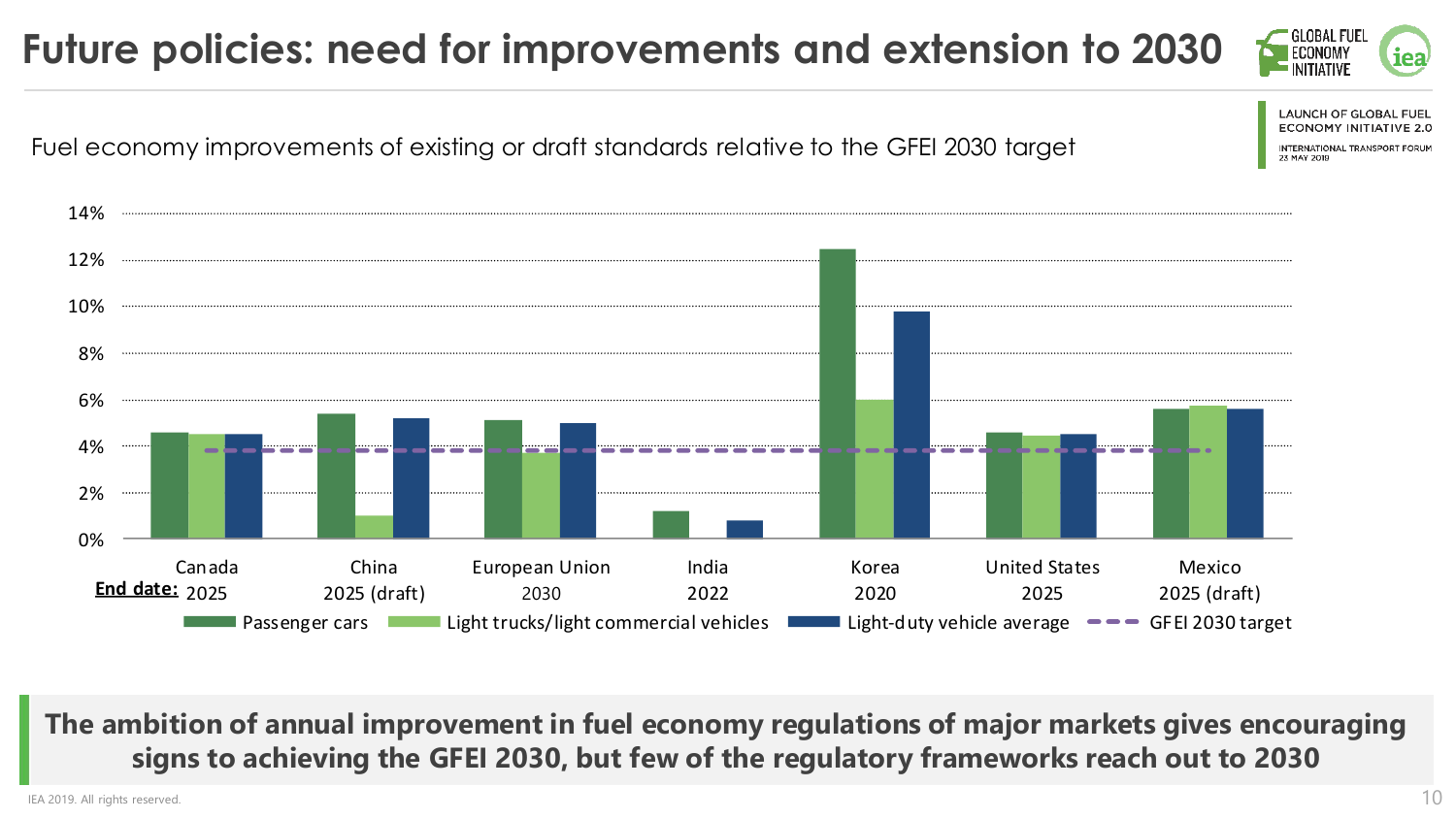### **Addressing the real-driving gap key for real-world efficiency**





**LAUNCH OF GLOBAL FUEL ECONOMY INITIATIVE 2.0** 

**INTERNATIONAL TRANSPORT FORUM** 23 MAY 2019

**Key vehicle markets except for the United States show an increasing gap between real driving and tested results of more than 10%, diverging to as high as 50%**